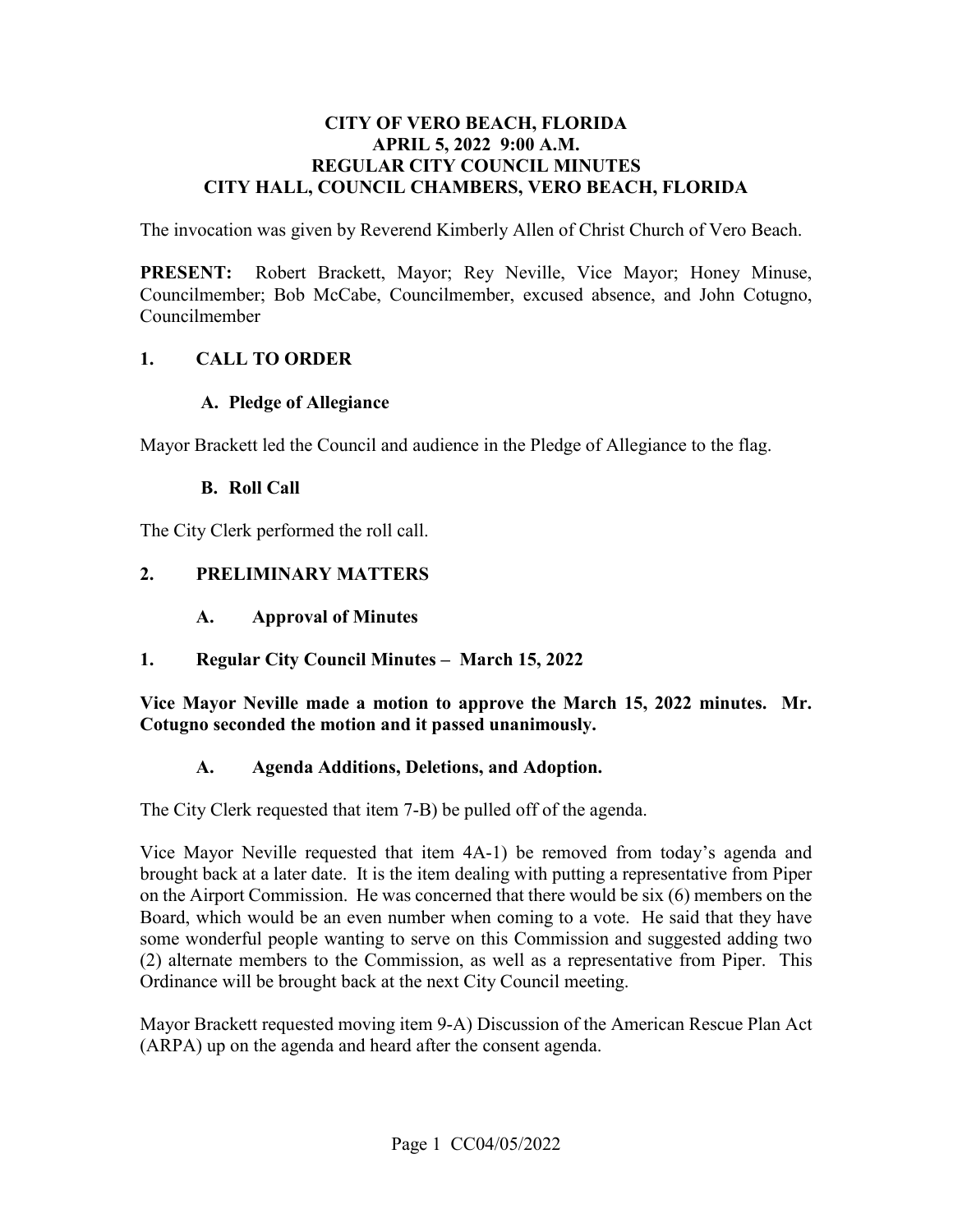**Vice Mayor Neville made a motion to approve the agenda as amended. Mr. Cotugno seconded the motion and it passed unanimously.** 

# **B. Proclamations and recognitions by Council.**

# **1) National Telecommunicators' Week**

Vice Mayor Neville read and presented the Proclamation.

## **3. CONSENT AGENDA**

- **A) 2021-2022 Annual Street Resurfacing (Cost \$[308,689.00\)](https://308,689.00) Work Authorization No. 4 to Contract No. 26-2019 PW Project No. 2022-01**
- **B) 2016 Contract Extension of Continuing Services Master Agreements Contract Numbers EC-12-2017, EC9-2017, EC-11-2017 and EC-13-2017**
- **C) Final Payment for Community Center Bathroom Project**

 **seconded the motion and it passed unanimously. This Item was moved up on the agenda - Vice Mayor Neville made a motion to adopt the consent agenda. Mrs. Minuse** 

**9-A) Discussion of American Rescue Plan Act (ARPA) Coronavirus State and Local Fiscal Recovery Funds (CSLFRF) Treasury Department Final Rule and Eligible Expenditure (\$2,562,386) – Requested by the Finance Director** 

 today on how to use the funds. She said this is a conversation that she wants to start because there is some recording of paperwork coming up that will need to be done. They have until ARP and the City of Vero Beach received an allocation of \$2.6 million. They knew how City can use the funds up to the revenue loss amount for eligible government services. In Ms. Cindy Lawson, Finance Director, stated that she has with her this morning Mr. Joseph Sheets from Government Services Group who will be addressing the ARPA with her. He is the City's consultant who has been helping in determining what these funds should be used for. His Team works with over 40 government entities so he has a lot of valuable insight to bring to this conversation. She said that they don't have to make any decisions December 31, 2024, to use the funds. She explained that this was only one (1) part of the much money they would be receiving last year so out of that \$2.6 million, Council has already budgeted \$500,000 towards the first year of the stormwater utility to fund stormwater utility projects that they were sure were legitimate uses of the money. What has happened since then is the Treasury finally came out with their final rule on what they are allowed to spend the money on and it was mostly the same things as before, but the big difference was before there was a complicated calculation that had to be used in order to prove that there was lost revenue. Now they have said that they would allow each government to claim up to \$10 million in lost revenue with no calculations required. She said that this change does not increase the City's \$2.6 million, but it does mean that they have the option to use all of their available funding as a replacement for lost revenue. The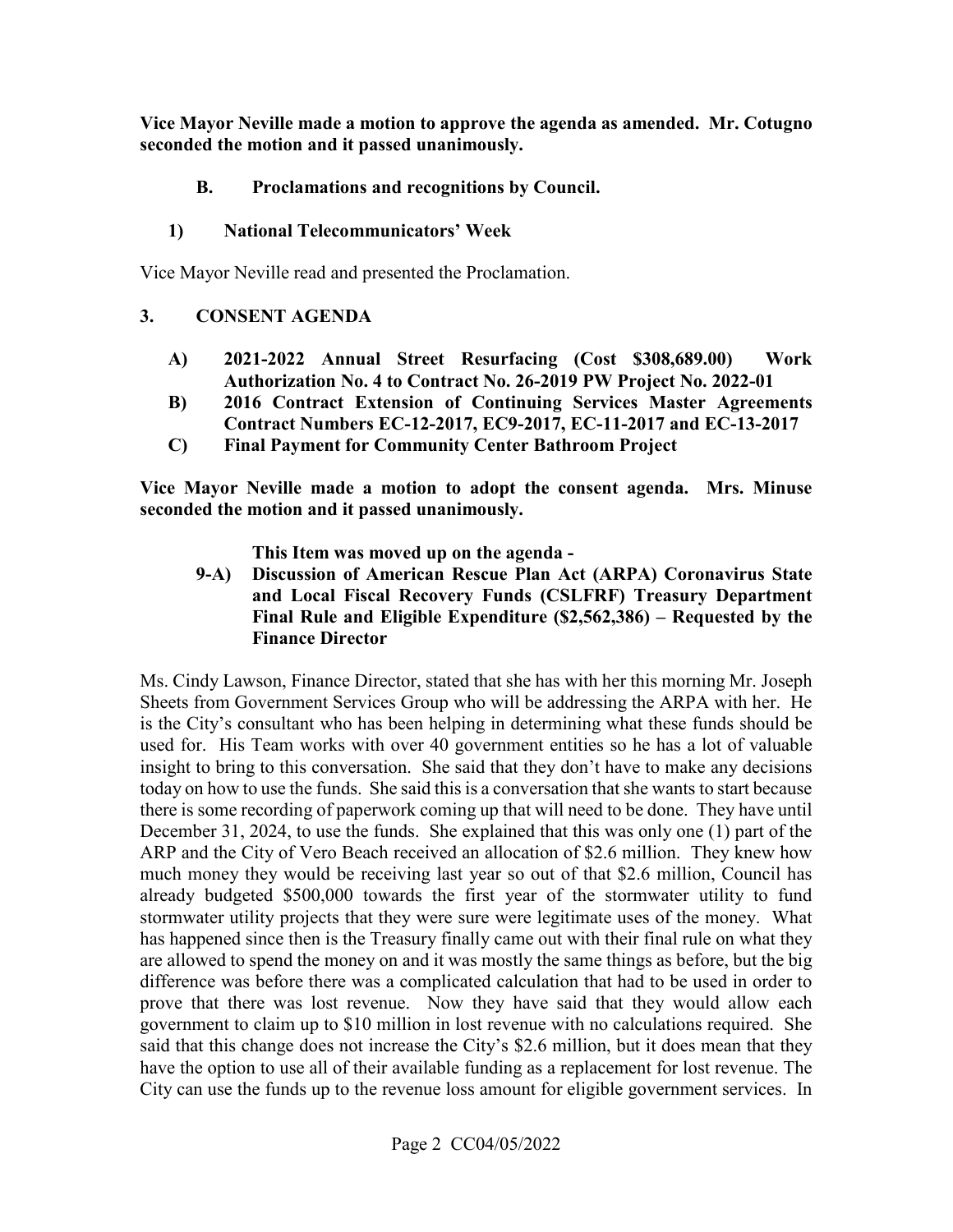addition, the final rule added additional eligible water and sewer projects, including a been allocated is to take the \$2.1 million and apply it to the Water Reclamation Facility project. She said that is a legitimate use of the funds. She wants to keep any funds that broader range of stormwater management projects. The funds cannot be used for making deposits into a pension fund, paying debt services or increase reserve balances, funding a project that conflicts with the purpose of the ARPA statues and providing the City's match for federal grant programs. She is going to encourage Council to take the whole \$2.6 million, including the \$500,000 programed for this year, and treat it as revenue replacement in the General Fund, take the money they free up and transfer it to the appropriate places to do these projects. What she has been suggesting all along with the \$500,000 that has they spend in the general intention of this grant funding and the Water Reclamation Facility project is one (1) of them. This approach makes the funds available for the project while minimizing the administrative, reporting and compliance requirements associated with applying the funds directly to this project.

 budgetary maneuver being utilized to free up those funds to administer those projects, state policies instead of federal policies. They have had many discussions with external benefit the City as they administer this plan. Mr. Joseph Sheets, Consultant with Government Services Group, stated that with the final guidance that came out they have seen here in the State of Florida and nationally the which were originally attended for the ARP to be utilized through City funds on city and auditors who will be reviewing these programs and expenditures and the best way to go about this and they feel very confident about the cost savings that it will provide the City and local governments where when you administer the projects through the City's General Fund as opposed to direct federal expenditure the cost savings will be there because they will be removing some of the requirements and it expedites the process. The funds are extended for a specific purpose and the spirit of the rule that the funds were intended to help recover from not just the impacts of COVID, but help provide cities with sustained economic benefits. They want to utilize the mechanisms available to them that would help

Mr. Cotugno asked Mr. Sheets when he investigated the different programs that this could be applied to did he query the City Councilmembers to ask what their suggestions would be.

 decisions about this money, except for the initial \$500,000 that was budgeted last year for last year when they knew they were receiving the money, but there have been no decisions Ms. Lawson explained that is what they are doing today. The City has not made any stormwater utility. She said the Water Reclamation Facility has been a suggestion since made about the remaining \$2.1 million. She said that is the discussion that will take place today.

Vice Mayor Neville asked if their first decision would be rather or not to put the money in the General Fund.

Ms. Lawson agreed that would be the first decision, which would be to initially take the administrative ease of calling the \$2.6 million revenue replacement. She said it has to be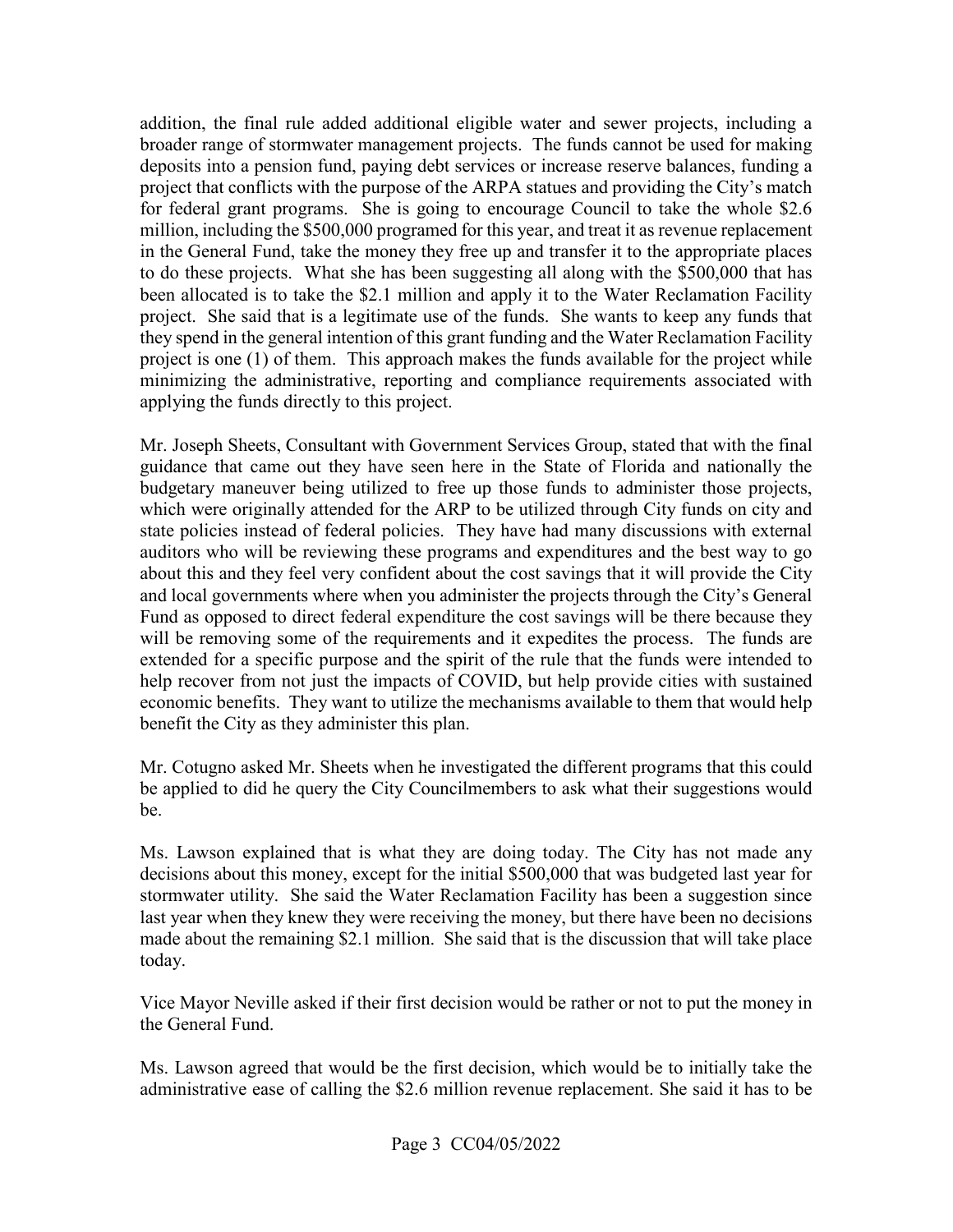a budget amendment for this year's \$500,000 and then incorporate the other \$2.1 million spent on government services. She said that this will need to be incorporated into an adopted budget and it would be nice to know that they are headed that way. She would do into the budget discussions in July as they move forward to talk about what they want to do with the money.

Mayor Brackett agreed with staff that when they decide what they are going to do with the \$2.1 million that they make sure that it complies with the spirit of the intent of what it was intended for.

Mr. Cotugno asked if they wanted to talk about some of the ideas that they would like to see the money used for now or later.

 Mayor Brackett explained the discussion is on the table right now, knowing that they probably won't be making any decisions today except for transferring the \$2.6 million into the General Fund.

 \$500,000 and do a current year budget amendment and put the other \$2.1 million on the table as part of the July budget discussions and put it in next year's budget. Ms. Lawson said they could do the transferring of the whole amount or just for the

 important issues, which they will be discussing. She asked if they were talking about the Mrs. Minuse commented about the critical nature of their water supply and salaries are \$2.1 million as a whole or spending some money here and there.

 specifics on any dollar amounts being allocated in any certain way as long as they comply by December 31, 2024, but expended by December 31, 2026. Mr. Sheets stated that the funds could be allocated as the City wishes. He said there are no with the guidelines set forth. He said for timeline purposes the funds need to be obligated

Mayor Brackett asked Ms. Lawson if she would want the Council to transfer the whole \$2.6 million to the General Fund and then she would do a budget amendment for the \$500,000.

 Ms. Lawson suggested doing a budget amendment for the current year for the \$500,000 that they have already budgeted and transfer it to the Stormwater Utility Fund. She said if their total General Fund is \$24 million and most of it is eligible for this budget replacement. their total General Fund is \$24 million and most of it is eligible for this budget replacement. In the coming fiscal year they would have another \$2.1 million in revenue and then decide Fund. They would treat the full \$2.6 million as revenue replacement, which means they they use it as revenue replacement in the General Fund they have to have eligible General Fund expenditures higher than the amount they used, which they certainly do. She said if they want to transfer it to other places or administer things directly out of the General would have the expenditure of these funds expended by the end of 2022/2023.

#### **Vice Mayor Neville made a motion to transfer the \$2.6 million into the General Fund as revenue replacement. Mr. Cotugno seconded the motion and it passed 4-0 with**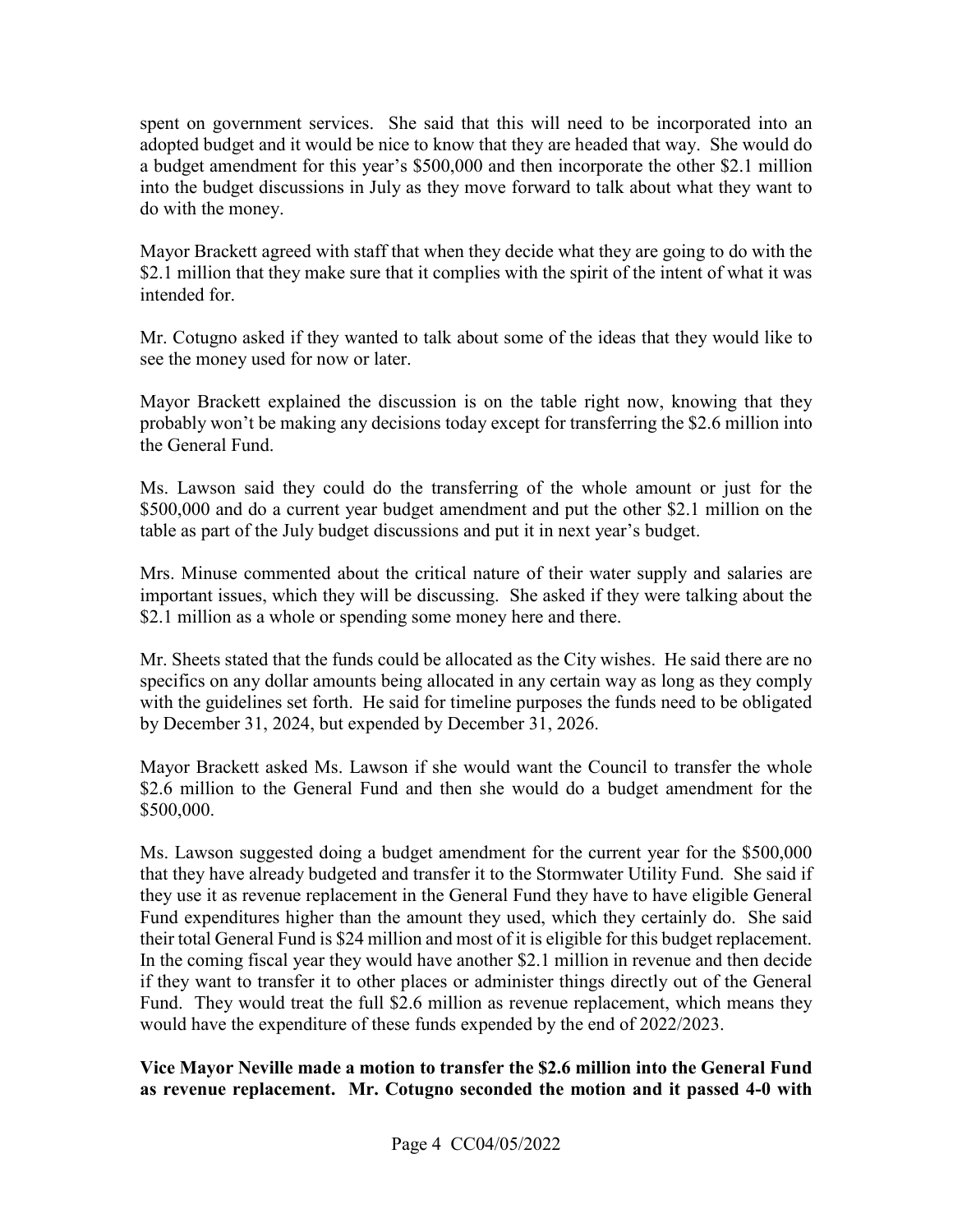#### **Mr. Cotugno voting yes, Mrs. Minuse yes, Vice Mayor Neville yes, and Mayor Brackett yes.**

 like to see them invest this money in within their community. He was told to make his Mr. Cotugno asked if he could give a Power Point presentation on some ideas that he would presentation after public comments has been heard.

 about putting aside some reserves for any work that needs to be done at the estuary where Mr. Leonard Markir suggested that out of the Water Reclamation Facility money they think the Marina work is going to happen.

Mr. Cotugno gave his Power Point presentation (attached to the original minutes), on some ideas that he put together to stimulate some thought processes.

 Ms. Lawson commented that these were some excellent ideas. She addressed premium almost no one has done it for a variety of reasons. She asked Mr. Sheets to speak to this. pay for eligible workers. She said there were some changes in the final rule that made it easier to do that across the board, but there are still some rules regarding the dollar amounts, wage thresholds for people who would receive it so they don't want to create any expectations within the rules and she is encouraging them to spend this money in the spirit of the rules. She said one (1) of the reasons that staff has not recommended this is because

 pay. He said when doing this there are a lot of issues that come up and one being the Mr. Sheets stated that the premium pay is allowed under the ARP. He said of the 40 clients that he represents around the country, he said there are only two (2) places doing premium administrative issues and the rules and eligibilities that are required. He said there are also equity issues that come up. He said if they give it to the City employees, then what about first responders, etc. He said those are some of the concerns brought up during these discussions.

 like the money spent on. Mayor Brackett asked Council to give the Finance Director their ideas on what they would

longer on the Committee. Mrs. Linda Moore brought up that she used to be a member on the Economic Development Advisory Committee and one (1) of the things they talked about was spending Tif money on the lighting downtown. She does not know the status of this project because she is no

Ms. Lawson knew that the project was under the design phase and did not think that the amount allocated in the Tif fund would cover the whole project.

Mr. Cotugno said that the topics he brought up were to stimulate these kind of discussions.

 was told at the time that it was very expensive and they did not have the money to do it. Mrs. Moore commented that she expressed the importance of incorporating more solar lighting downtown when she was on the Economic Development Advisory Committee and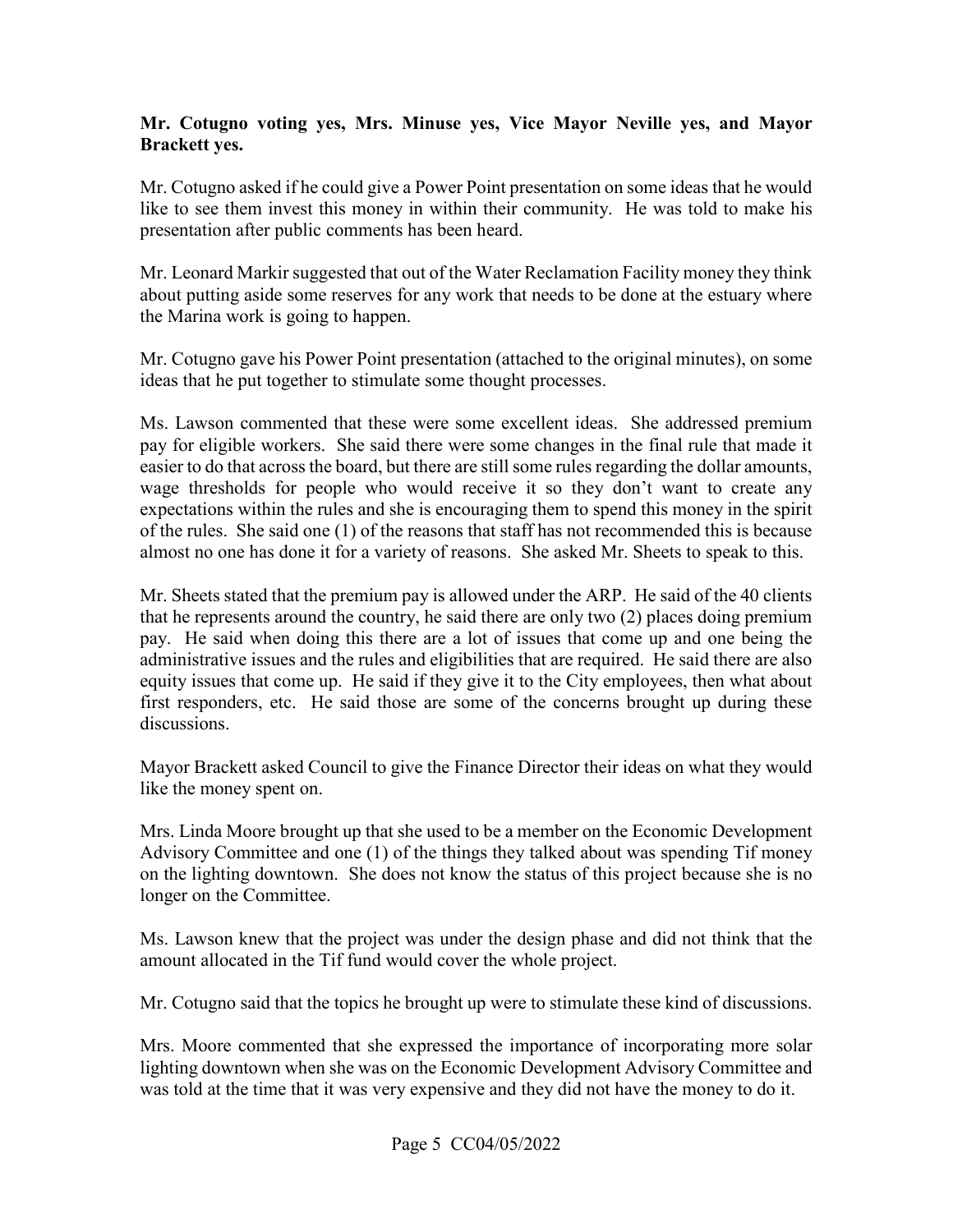#### **4. PUBLIC HEARINGS**

#### **A) ORDINANCES**

 **1) An Ordinance of the City of Vero Beach, Florida, Amending Article III, "Commissions and Boards," of Chapter 2, Administration, of The Code of the City of Vero Beach; Revising Membership of the Airport Commission; Providing for Codification; Providing for the Correction of Scrivener's Errors; Providing for Conflict and Severability; and Providing for an Effective Date. – Requested by Mayor Robbie Brackett** 

This item was pulled off of today's agenda.

**2) An Ordinance of the City of Vero Beach, Florida, Creating Chapter 59 of the Code of the City of Vero Beach, Relating to Public rights-of-way; Providing for Restrictions upon use of right-of-way; Providing for rightof-way Permits and Construction of right-of-way Improvements; Providing for right-of-way Maintenance and Licenses for use of right-ofway; Providing for Conflict and Severability; Providing for the Correction of Scrivener's Errors; and Providing for an Effective Date. – Requested by the Public Works Director** 

The City Clerk read the Ordinance by title only.

 Mr. Monte Falls, City Manager, reported that the City's right-of-way Ordinance is included rights-of-way that promote and protect the health, safety, and general welfare of the public and citizens of the City. He said that Chapter 59 will include a road side clear zone additional stormwater pollution measures, establishes clear guidelines for right-of-way opportunity to clean the Ordinance up and add some things that needed to be in there. in Chapter 71 of the Land Development Regulations. The Ordinance has not been updated since 1994. Chapter 59 is a new Chapter in the Code that is being submitted concurrently with revisions to Chapter 71. Chapter 59 is focused on public works related items in City established as an area that allows vehicles that leave the roadway to recover safety, establishes procedures and policies for removal of encroachments in public rights-of-way, permits and exemptions to obtaining permits, establishes guidelines for tree removal and tree trimming in rights-of-way, clarifies maintenance responsibilities for property owners in the right-of-way, establishes procedures for licensing City right-of-way and addresses removal of redundant utility poles via the permitting process. He said staff took the

Vice Mayor Neville felt that the Ordinance was very well done.

Mayor Brackett opened up the public hearing at 9:42 a.m.

 Mrs. Linda Hillman referred to the Ordinance and said that the public needs specifics and if it is not spelled out there will be an argument. She referred to the Ordinance on page 2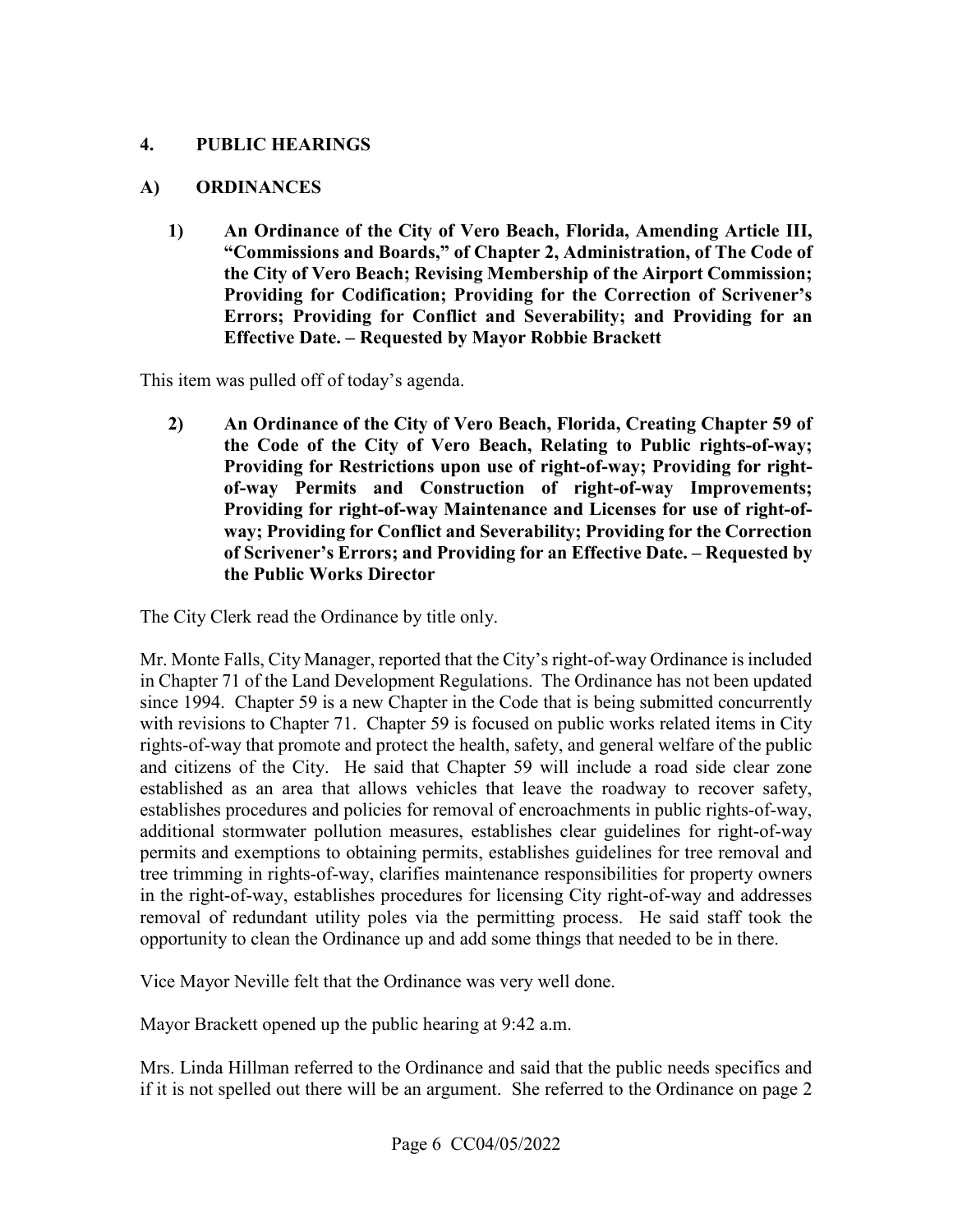reporter or resident here to understand that they need to notify their landscaping companies very important for their waterways. They are here fighting for their waterways and this part of the Ordinance has never been acted upon. She feels that people need to notice this. She said unless the City Council puts the word out there this will continue to happen. of 23, paragraph (2) of Section 59-02, stating that the verbiage in that paragraph needs to add the word alley way. She said that alley ways are not included anywhere in this Ordinance. She said it discusses safety of egress and ingress, but it does not discuss alleyways. She said if there is an alleyway blocked off at the egress, then the ingress should be blocked off for safety reasons. She said there has been problems with alleyways and they need to be spelled out. She said you cannot block an alleyway. Also, on page 8 of 23, Section 59.12, which has to do with the discharge or allow the placement or introduction of any type of material including, but not limited to, organic debris, sand petroleum products or derivatives, or other hazardous products, trash or other refuse, into or upon any right-of-way, including any stormwater drainage system, within the city, including but not limited to, any drainage structure, facility or swale. She urged the City Clerk and any that this was put into an Ordinance many years ago and it has not been acted upon. This is

Mayor Brackett commented that this is tough to enforce. He said that the City workers do try to enforce it when they see it happening. He said the City continues to work on this.

Mrs. Hillman commented that there were some people cutting the grass across the street from where she lives and when they started using the blower she asked them to watch where they were blowing the grass so that it does not wind up down in the sewer.

Mr. John Turner, City Attorney, added that their Code Enforcement officers have been enforcing this.

 defined as alleys. He said that alleys is included in the definition of the next Ordinance Mr. Jason Jeffries, Planning and Development Director, reported that right-of-ways are that they will be hearing, but it appears that it did not make it into this Ordinance so he will make sure that it is added in.

#### **of alleyway in the Ordinance. The motion was seconded. Vice Mayor Neville made a motion to amend the Ordinance to include the definition**

Mayor Brackett opened and closed the public hearing at 9:51 a.m., with no one else wishing to be heard.

 **Vice Mayor Neville clarified that his motion was to approve the Ordinance with the and it passed 4-0 with Councilmember Cotugno voting yes, Councilmember Minuse amendment to include the definition of alley way. Mr. Cotugno seconded the motion yes, Vice Mayor Neville yes, and Mayor Brackett yes.** 

**3) An Ordinance of the City of Vero Beach, Florida, amending the Land Development Regulations by Restructuring and Amending Chapter 71 to revise Chapter Heading to be entitled Development Standards; Deleting**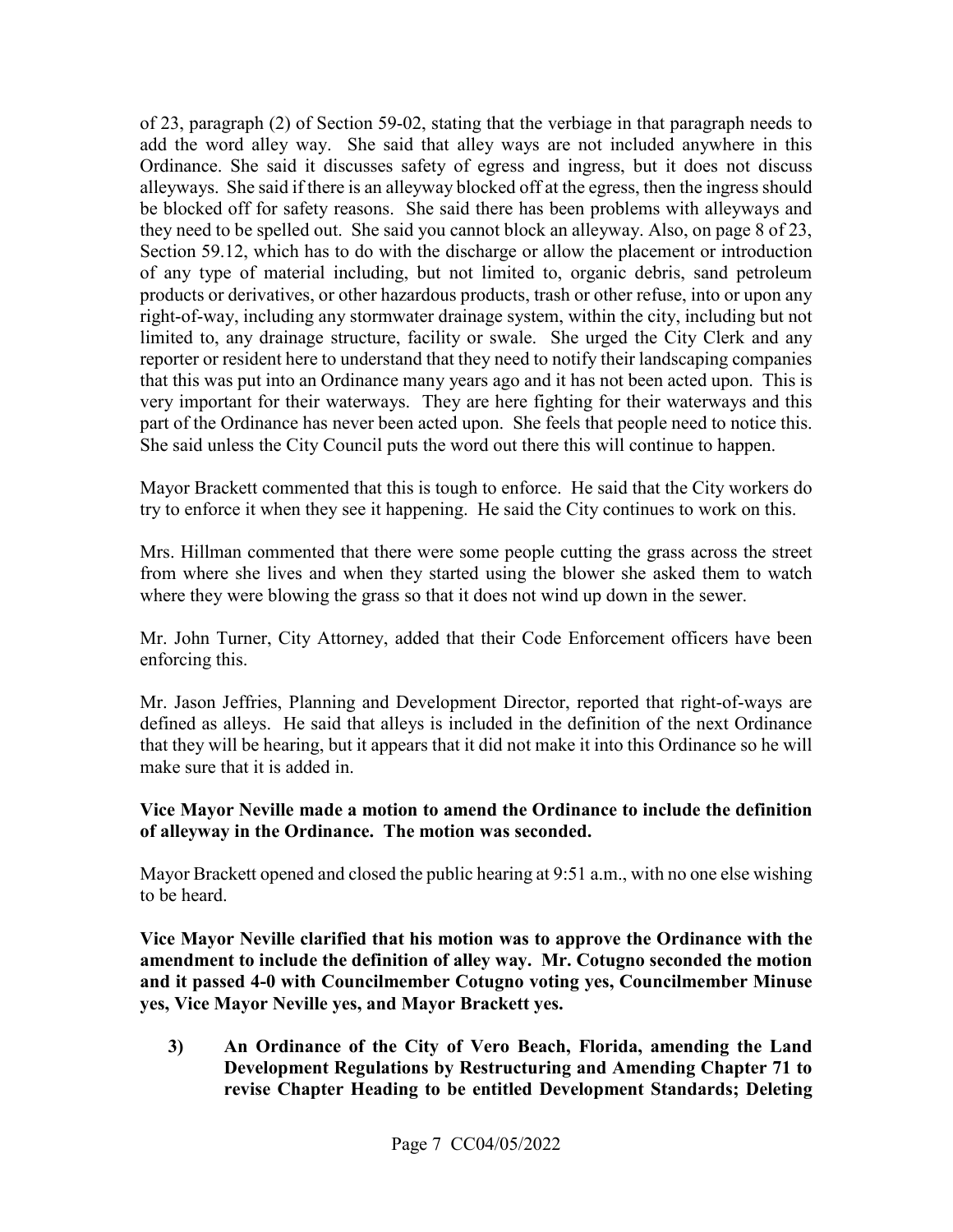**Existing Article II, Construction, and Article III, "Street Names and House Numbering," Amending Article I, in general relating to American Disabilities Act, Definitions and Encroachments; Creating a New Chapter 71, Article II, Mobility and Access; Providing for Codification; Providing for Conflict and Severability; Providing for Correction of Scrivener's Errors; and Providing for an Effective Date. – Requested by the Planning and Development Director** 

The City Clerk read the Ordinance by title only.

 Mobility and Access. The purpose of the Ordinance is to improve and clarify the City Mr. Jeffries explained that the Ordinance proposes to restructure and amend Chapter 71 to revise the Chapter for Public Right-of-Way to develop standards and create and Article II, standards for development of vehicle driveway access to City streets, establish standards for internal circulation of commercial parking lots and provide standards for pedestrian facility improvements during the site plan review process.

 Mr. Jeffries noted that the Planning and Zoning Board held a public hearing on November 4, 2021, and voted 5-0 in favor of the Ordinance. Staff made some minor amendments to clarify terms used in the proposed Article II, Mobility and Access to ensure consistency with terms used in the Ordinance for Chapter 59.

Mayor Brackett opened and closed the public hearing at 9:55 a.m., with no one wishing to be heard.

**Mrs. Minuse made a motion to approve the Ordinance. Mr. Cotugno seconded the motion and it passed 4-0 with Mr. Cotugno voting yes, Mrs. Minuse yes, Vice Mayor Neville yes, and Mayor Brackett yes.** 

## **B) RESOLUTIONS**

**1) A Resolution of the City Council of the City of Vero Beach, Florida, Sunsetting the Three Corners Steering Committee; Providing for Conflict and Severability; and Providing for an Effective Date. – Requested by the City Council** 

The City Clerk read the Resolution by title only.

 Mayor Brackett personally thanked each of the Three Corner Steering Committee members approved by this City Council. He opened and closed the public hearing with no one for serving on the Committee and giving their time to come up with a plan that was wishing to be heard.

 **Vice Mayor Neville made a motion to adopt the Resolution. Mrs. Minuse seconded the motion and it passed 4-0 with Mr. Cotugno voting yes, Mrs. Minuse yes, Vice Mayor Neville yes, and Mayor Brackett yes.**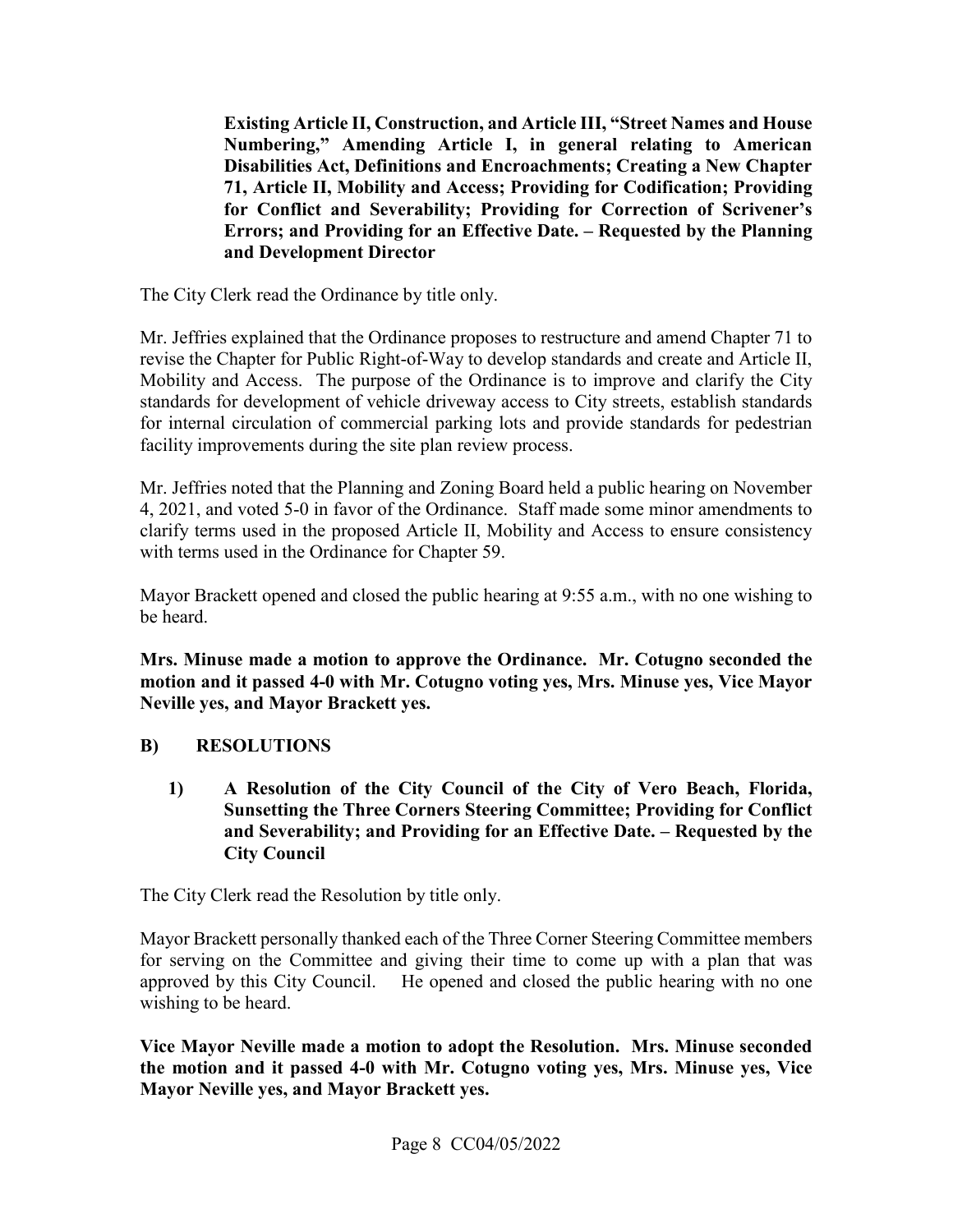**Sunsetting The Charter Review Committee; Extending Appreciation to the Severability; and Providing for an Effective Date. – Requested by the City 2) A Resolution of the City Council of the City of Vero Beach, Florida, Charter Review Committee Members; Providing for Conflict and Council** 

The City Clerk read the Resolution by title only.

 City of Vero Beach. He opened and closed the public hearing with no one wishing to be Mayor Brackett thanked the Charter Review Committee for their time and service to the heard.

#### **Vice Mayor Neville made a motion to adopt the Resolution. Mrs. Minuse seconded the motion and it passed 4-0 with Mr. Cotugno voting yes, Mrs. Minuse yes, Vice Mayor Neville yes, and Mayor Brackett yes.**

At this time, Discussion of the Jimmy Graves Sports Stadium was moved up on the agenda and heard before Public Comments. Please see item 6A-1).

# **5.** PUBLIC COMMENT (3-minute time limit)

 USTA approached the City. He wondered if this was another lie being told. If so these are where he came from in New York City. He said you should want to know the answer as to what is true. If the City did approach USTA to do it then it should have been by a a fee to the City. He brought up a recent article that a USTA trainer sexually abused (tennis instructor) at Riverside Tennis facility has been there for years and no one has ever courts. He said going forward with USTA could cause some interruption by the residents who oppose Pickleball being played at Riverside Park like what occurred last year. Mr. Steve Newman brought up some discussions that took place at the last City Council meeting and felt that the Recreation Director lied to the Recreation Commission about not having a proposal from USTA. He said that the proposal came in days before the Recreation Commission meeting. Then in an article that appeared in 32963 it said that the City approached USTA about coming to Vero Beach and he was told just the opposite that two (2) lies that have been told they might need to be investigated, which would happen competitive bid. He said people who offer tennis training at Riverside Tennis facility pay someone that they were training and they (USTA) ignored the complaint. He said Ken complained about him. He commented on the competition that USTA might bring in selling some of their products. They could put some of the small tennis shops out of business. He then brought up that in some cities USTA also manages Pickleball on their

 ship, or citrus orange or grapefruit. She asked everyone to think about this. Mrs. Barbara Ruddy commented that she grew up in a small town with beautiful beaches like Vero Beach. She recalled at the last Council meeting they talked about lifeguard stands and suggested looking at some more interesting and colorful lifeguard stands like what they have in Miami. She said the lifeguard stand could be in the shape of a treasure chest, a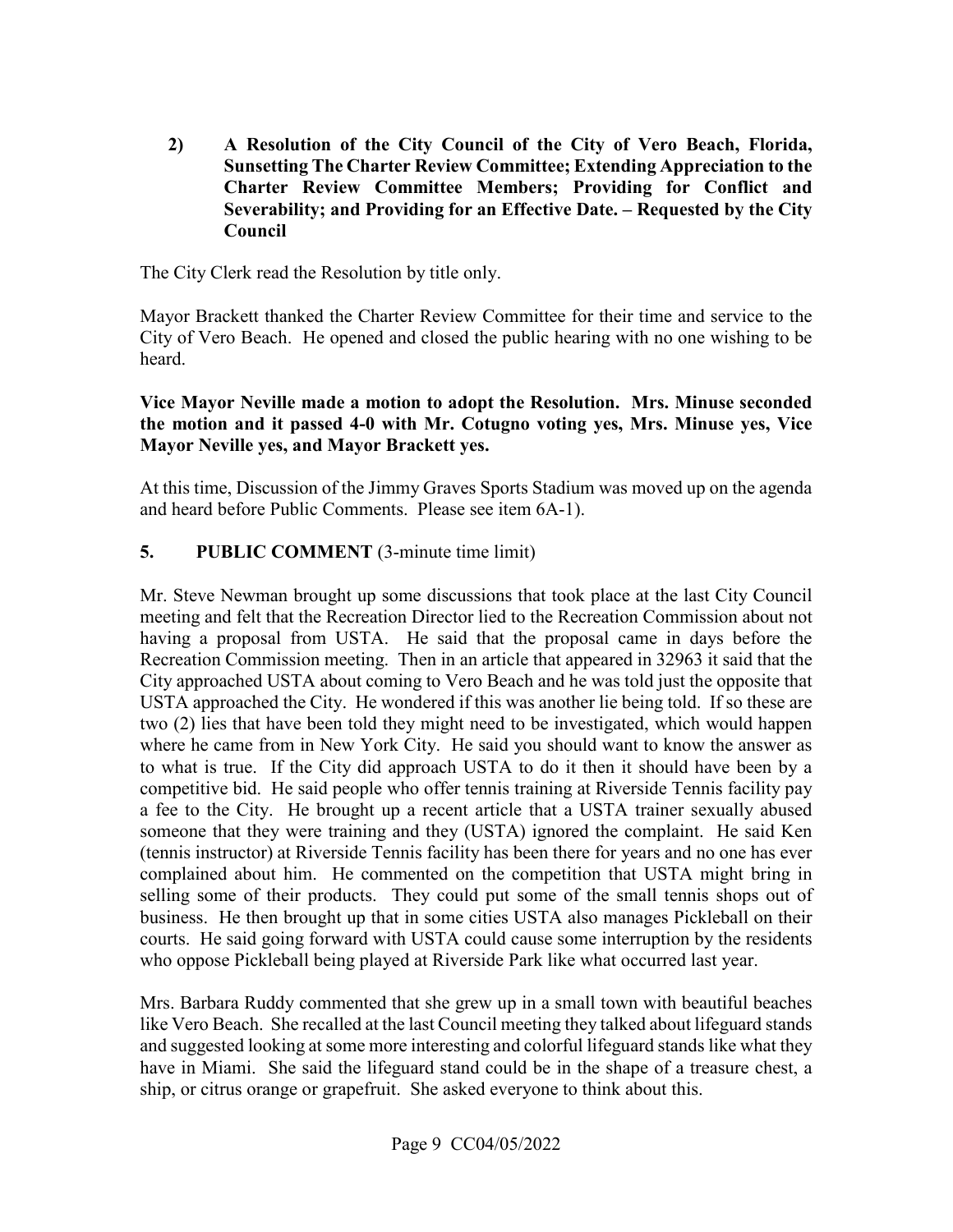Mrs. Linda Hillman asked if there was anyone attending the Metropolitan Planning Organization (MPO) meeting this afternoon at 2:00 p.m. where discussion of their roadways and Route 60 thoroughfare was going to take place. She recalled an article in TC Palm where reporter Larry Reisman said that there seems to be no interest and no one attending the prior meetings that were held by the MPO.

Mrs. Minuse commented that back on October 14<sup>th</sup> they (some members of City Council) would have been at that meeting, but they had a conflict resolution meeting with Indian Center. She has attended all of the other meetings that have occurred in the community. River Shores at the same time the MPO meeting was taking place at the Intergenerational She said after attending the meetings she noticed that there is not that much of a change going on. The recent meeting that was held before the County Planning Commission was basically a review of everything that has happened to date.

Mr. Falls added that several staff members attend these meetings.

Vice Mayor Neville read the agenda explaining what would be discussed at today's meeting.

 Ms. Maureen Tate had some concerns about the Marina expansion. She suggested doing Phase 2 of the project first before doing Phase 1. She was concerned about the size of the rack storage and the impact it might have on the community. She said they need to consider noise, traffic, etc.

 on at a regular basis. He said some docks will have be removed and replaced in the same Mayor Brackett explained that the repairs and maintenance at the Marina have been going location.

 Mrs. Minuse reminded the public that there would be a workshop held on May 5, 2022, at 6:00 p.m. to discuss the Marina plans.

 concerned with the Marina and all the things happening with the Lagoon. He said there etc. He asked to take some time and look at the Marina project and what is going on with Mr. Gary Froonjian said that he has lived in Vero Beach for the last 17 years and is are manatees dying, that seagrass is no longer where it used to be, people are still fertilizing, the Lagoon. He just heard Mrs. Minuse say that her main concern is the environment, so how is the Marina expansion going to help that. He said putting more boats in those slips is not a good idea. Expanding the Marina there will bring in more boats so what do they think it will do to this neighborhood.

 and has never seen any action from Vero Beach that benefits the public. If they are interested in marinas then they should get together and go buy a piece of property and build Mr. Joseph Guffanti said that the City has no business getting further involved in any commercial activity especially with the Marina expansion. He has been here for 45 years their own marina in Arizona. He asked that this concept for the Marina should be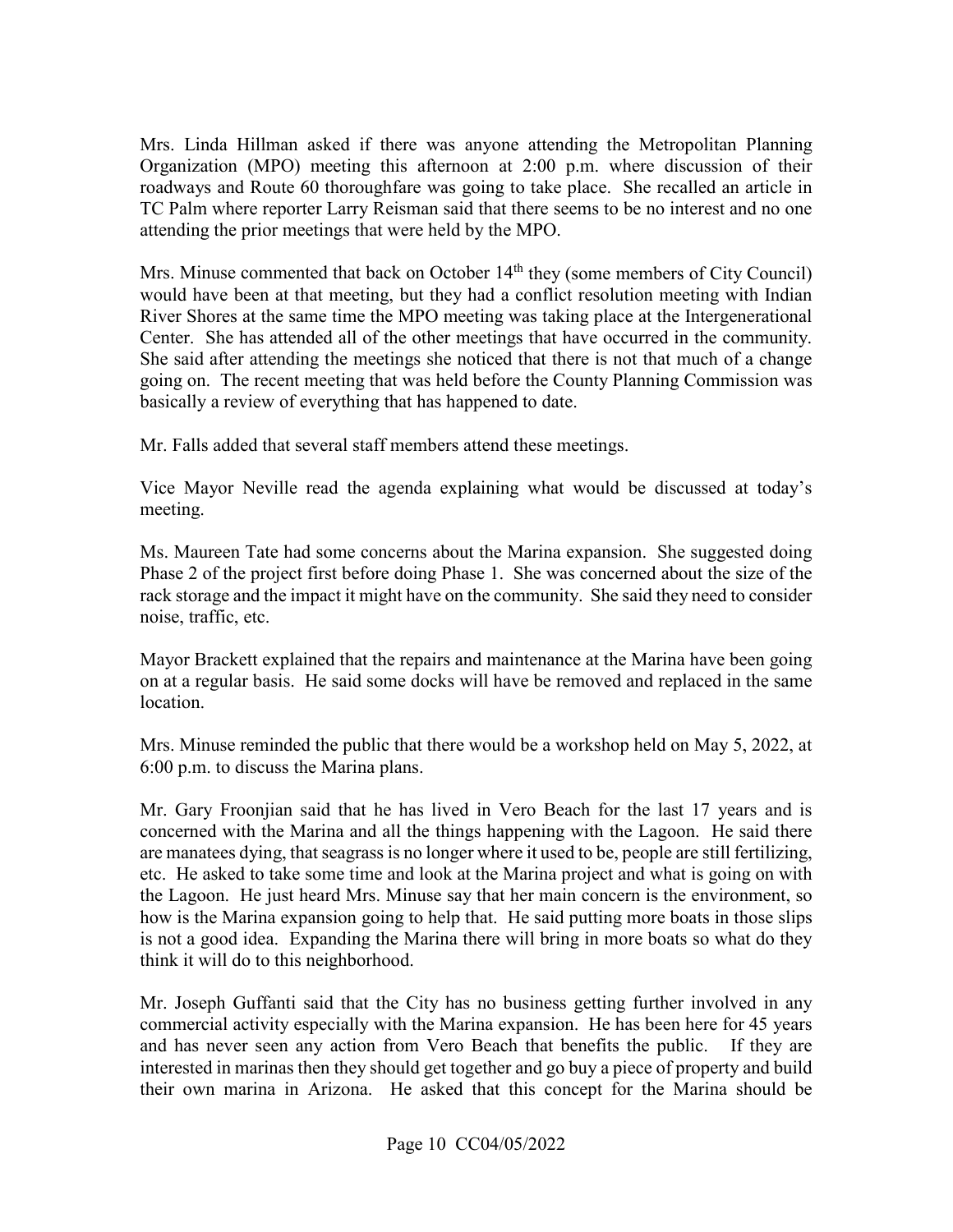abandoned and that the City Council should take care of public business and leave them alone.

 he goes there at night and it is very dark. He said as they are planning the budget the they approved putting a piece of land that resides in Edgewood subdivision as a Park in the Charter. He said right now there is minimum maintenance at the Edgewood Park and they may want to include additional maintenance for the Park in their upcoming budget. Mr. Ken Daige commented that since earmarking some money for the Graves Complex that they also consider putting in some lighting in the Edgewood neighborhood. He said lighting will be helpful in that neighborhood. He explained that this is the new Cultural Arts Village where people can live in their homes and sell their art work or give lessons, etc. There are also places in this neighborhood where repairs are needed, such as sidewalk repairs. They did just earmark \$1 million for the Graves Complex, which is close to the Edgewood subdivision and lighting is needed. He said at the last City Council meeting

 Mr. Paul Landry commented that he has lived in the City for the last 16 years and he can't tell you how delighted he is to live here. He lives at Riverside Gardens, which abuts up to the City Marina. He can sit on his porch and look at the mooring field and see vessels coming and going on out of the water. He said this City has a scale to it that makes it environment. He felt it was an encroachment of residential space. He suggested to look down the river and reset the clock and look at Big Blue as a place to have this storage unit. down the river and reset the clock and look at Big Blue as a place to have this storage unit. It has 54,000 square feet and could accommodate slips for boats. He said create a marine center there in terms of boat storage. special and we want to keep that scale in place. He talked about some of the resistance that he has to the Marina expansion. He objects to the building where the boats will be stored. He said it has no place in the residential community and should be in an industrial

 residential area that will destroy the value of the condominiums at Vero Towers. It will Beach. She doesn't see this as an asset to Vero Beach. She said once the building is built it is there forever. She asked Council to think about the future and the neighborhood. Ms. Roz Allen said she was thinking about the future of Vero Beach and everything has been done so well. She does not agree with this out of scale building in a nice little block everyone's view and she doesn't see how it will benefit the community. She thought that most of the boats stored in this boat storage are for people traveling and not from Vero

Mr. Jim Coria, 255 11<sup>th</sup> Square, brought up recycling and felt that this community could do so much better with recycling then what they are doing now.

 Mr. Leonard Markir commented that after listening to one of the women that spoke earlier, expansion makes sense. He asked them to consider shifting the phases of the project. he agreed that maybe they should be looking at doing Phase 2 first and then do Phase 1. He said most people are in favor of making renovations to the Marina. It would be smart politically to rebuild the Marina and taking the opportunity to convince people of the

Officials and never discuss matters coming before them unless it is in a public meeting.<br>Page 11 CC04/05/2022 Mr. Turner made it clear that because of the Sunshine Law the City Council are Elected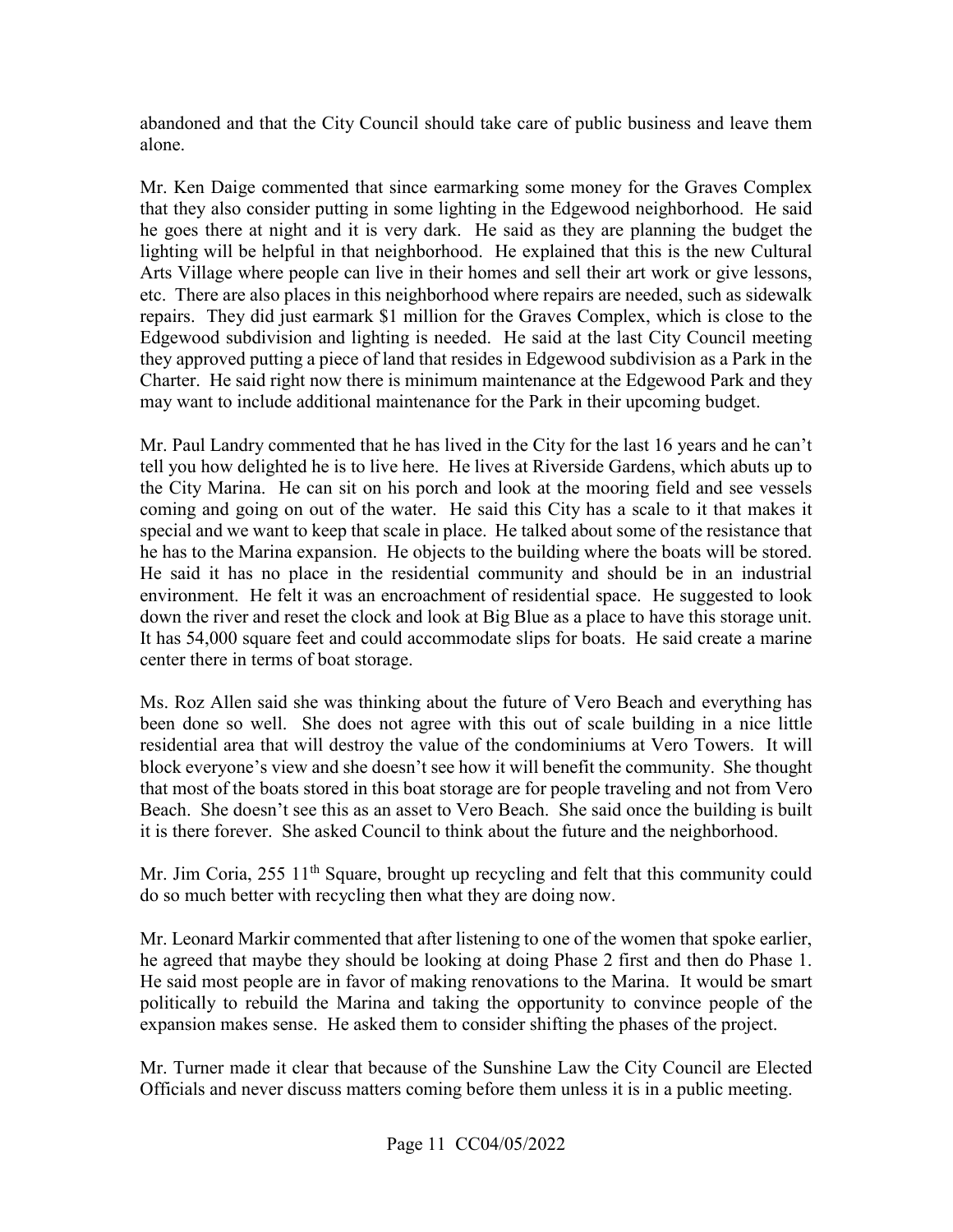Ms. Florence Ann Roberts said that she has only been here since October 2020, and never realized what was going on and did not learn about the Marina plans until February 2022. She went online and did some research, which involved researching old minutes and documents and one thing that concerned her was when Covid occurred there were a lot of people that could not speak out about what their preferences were in regards to the Marina. She briefly went over the history of this project and asked Council to take some time and listen to the public.

#### **6. CITY COUNCIL MATTERS**

#### **A) NEW BUSINESS**

#### **1) Discussion of Jimmy Graves Sports Stadium – Requested by Mayor Robbie Brackett**

 Mayor Brackett stated that he placed this item on their agenda at their last meeting giving this project to Council. He has seen the plans and already feels that it is a very important the general public wants to do and that is to have more Parks and green space. It will be he hopes that Council will support the project. At this time, he turned the meeting over to the School District to make their presentation. Council some time to look over the plans. Today he has asked the School system to present project. It is a way to build a new facility and Park. It allows for two (2) elected bodies to work together, which is not done very often. In addition it gives them a chance to do what located on the mainland right across from the High School located on a piece of property called the Jimmy Graves Foundation/Complex. This would assure that this piece of property remains green space and a Park facility. The School District will operate it and

 that back in January 2021 the Jimmy Graves Foundation donated the land that they are the community in developing what they are calling the Vero Beach Community Complex. Ms. Cindy Emerson, Director of Instruction Innovation for the School District, reported referring to, to the School District. They have been working with stakeholders throughout She gave a Power Point presentation (attached to the original minutes), outlining the proposal.

 Mayor Brackett commented on what a great project this is. It will be a big boost to the Park area, especially one (1) that is fully exclusive. They all have received emails from They had \$21 million left over in capital projects specifically designated for a specific area of which about \$2 million has not been spent and set aside until they finalize what they are spent any of this money since he has been on Council and have been very fiscally responsible and now they have a chance to do something. He is going to recommend to City of Vero Beach. It is right in the center of Vero Beach. They need to get back to supporting their children and education. This Council has an opportunity to do something that Councils' in the past have not done in quite some time and that is build a greenspace parents whose children have disabilities and don't have a playground to go to, which is sad. doing with the Marina. So that will leave them with \$19 million and the Council has not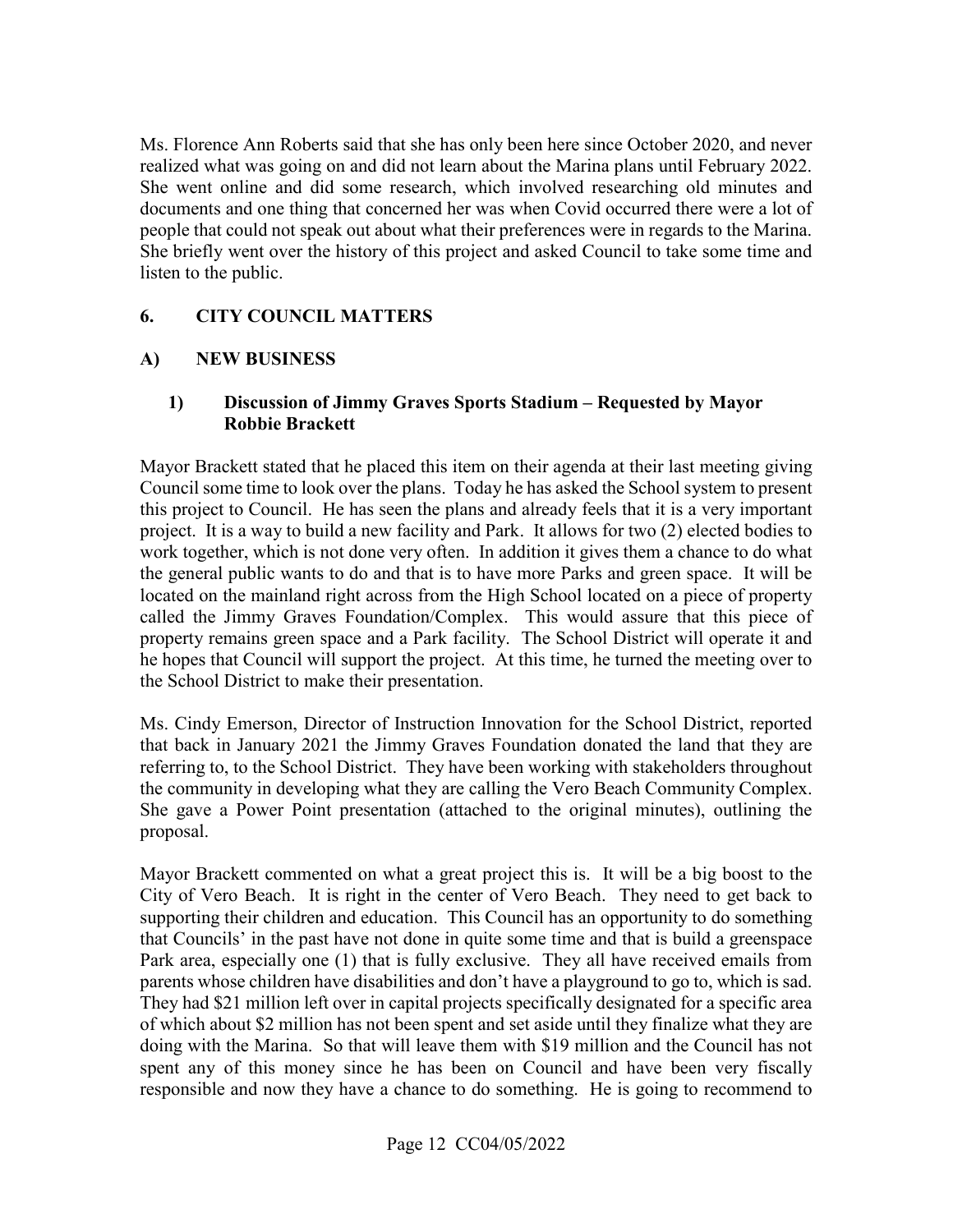stipulations with this money and that is to make sure the project gets done and the project and one that they need to think strongly about. This will be a great asset to the City of Vero Beach for the families and members of this community. Council that they take \$1 million and put it into this program. He said there will be some is open to the public (daylight) so their citizens can get there and use it. He doesn't really care where the money comes from, but he does believe that this is a very important project

Mrs. Minuse asked Mayor Brackett if he was talking about putting this money into the budget.

 Mayor Brackett explained they would need to do a budget amendment and take the money out of the project fund where the money is sitting now.

 been included in the community. He was in support of putting \$1 million towards this Vice Mayor Neville was happy to do this and is thrilled with the concept and the way it has project.

 be a centralized location for their citizens to meet. He was fully in support of the \$1 million and he would still like to have the money that he discussed earlier from the ARPA funds community concerning greenspace or development, this covers all basis. He said from a Mr. Cotugno commented that he has been involved as an advisor to this project. He said what excited him about this project is the fact of the exclusivity of all of their citizens within the City. He believes it will be the only inclusive playground in the County. It will in addition to the \$1 million, but that would be something for Council to decide. He is excited about this. It doesn't matter what point of view that someone takes in the Councilmember this would be the highlight of his term to get this accomplished.

 been working on with Downtown and the MPO. Ms. Emerson said that it was. Mrs. heard anything yet, but they were very excited about having the opportunity to connect to the Downtown Art's District to this walking trail. Mrs. Minuse asked Ms. Emerson is the historic walking trail the same one that they have Minuse asked how the funding from that was coming along. Ms. Emerson said she has not

Mrs. Minuse commented that this project is just huge for their future generations.

 taking it on. It is as much for their student body as the entire community. Vice Mayor Neville applauded the School District for visioning a project like this one and

 Dr. David K. Moore, Indian River County School Superintendent, wanted to highlight the importance of this community. He said as partners a school system will never be any for their students, that begins with the community. This is an opportunity to provide a space that they have committed to keeping in service for the community. A place where families can come together and parents can meet teachers. It is the heartbeat of this stronger than the team which it is in. If they are to create a world class education system community. This is a partnership where they are all saying regardless of what is going on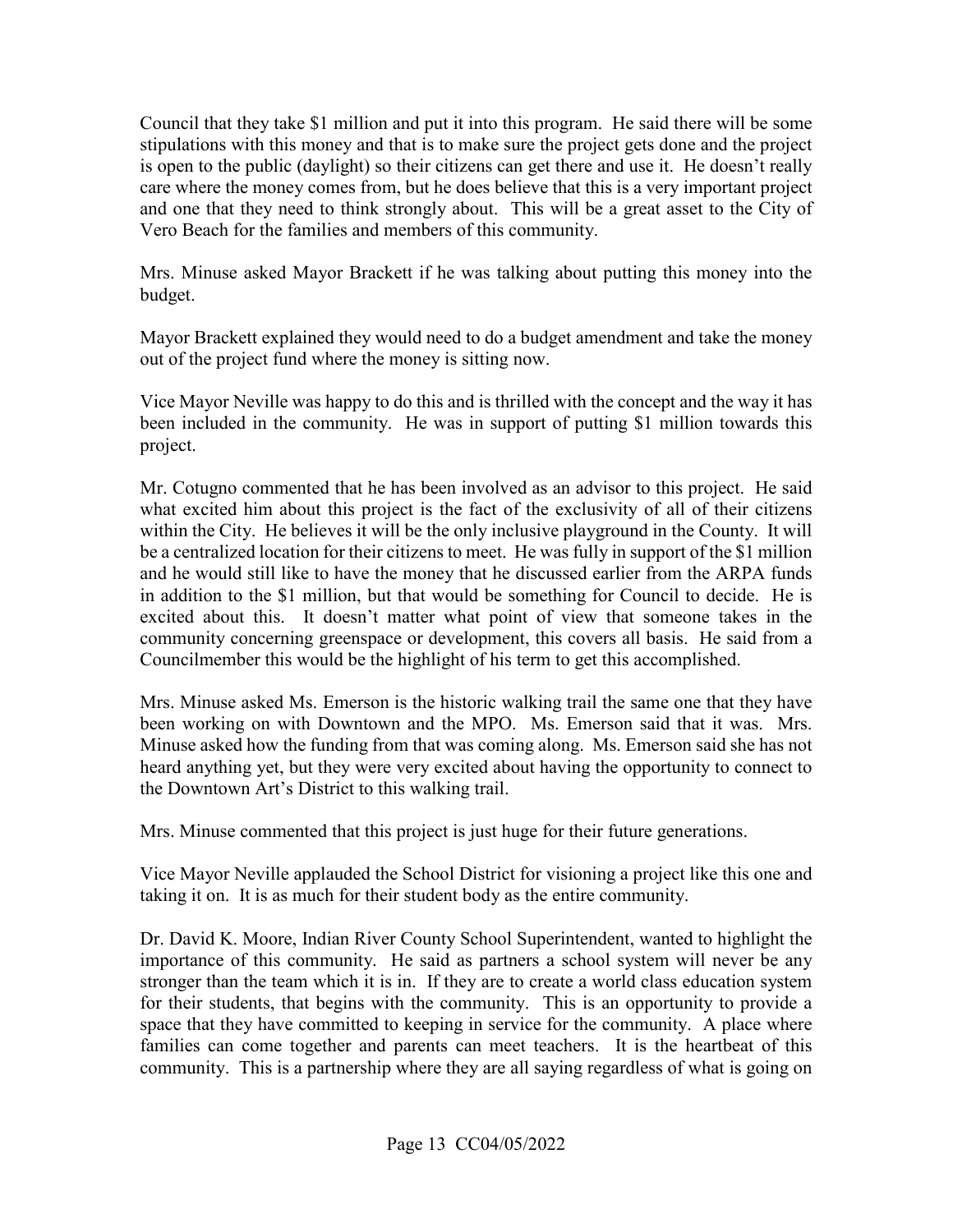in the world, it is not in Vero Beach. They are going to take care of themselves and support one another and get this done.

Ms. Lawson commented that earlier they voted to do a budget amendment for the \$500,000, so when she does that budget amendment she would also attach to it \$1 million appropriated from the capital fund for this project.

#### **Mr. Cotugno made a motion to fund \$1 million from the Capital Fund to support the Jimmy Graves Community Complex. Mrs. Minuse seconded the motion and it passed 4-0 with Mr. Cotugno voting yes, Mrs. Minuse yes, Vice Mayor Neville yes, and Mayor Brackett yes.**

Mayor Brackett told Council that he thinks they have made a great decision in doing this. facilities for children to play at so they will continue those conversations. They will work on coming up with an agreement to make sure that it meets all the standards. and to assure that the Complex is open to the public. He said there have been some discussions with the School District about opening other playground campuses at other

## **B) OLD BUSINESS**

## **PUBLIC NOTICE ITEMS FOR FUTURE PUBLIC HEARING**

# **7.** PUBLIC NOTICE ITEMS FOR FUTURE PUBLIC HEARING<br>Public Hearing will be heard on April 19, 2022 at 9:00 a.m. and May 5, 2022 **at 5:30 p.m.**

 **Industrial, and Airport Light Industrial Zoning Districts; Amending Providing for Correction of Scrivener's Errors; and Providing for an A) An Ordinance of the City of Vero Beach, Florida, Amending the Land Development Regulations by Amending Chapter 62, Article III, Commercial Districts, Chapter 62, Article IV, Industrial District, and Article VII, Airport Master Plan Land Use Zones, to add Motor Vehicle Servicing, Car Wash to the list of Permitted Uses in the C-1, Commercial District with use conditions and Revise Vehicular Uses in the Commercial, Chapter 60 (Appendix. Definitions) to add Motor Vehicle Use Definitions; Providing for Codification; Providing for Conflict and Severability; Effective Date. – Requested by the Planning and Development Director** 

The City Clerk read the Ordinance by title only and reported that the two (2) public hearings on this Ordinance will be held on April 19, 2022 at 9:00 a.m. and May 5, 2022 at 5:30 p.m.

#### **Public Hearing will be heard on April 19, 2022 at 9:00 a.m.**

**B) An Ordinance of the City of Vero Beach, Florida, Amending Chapter 31, "Boats and Waterways," of the Code of the City of Vero Beach Revising Requirements for Installations on City-owned Submerged Land; Providing for Codification; Providing for the Correction of Scrivener's Errors; Providing for Conflict and Severability; and Providing for an Effective Date. – Requested by the City Council**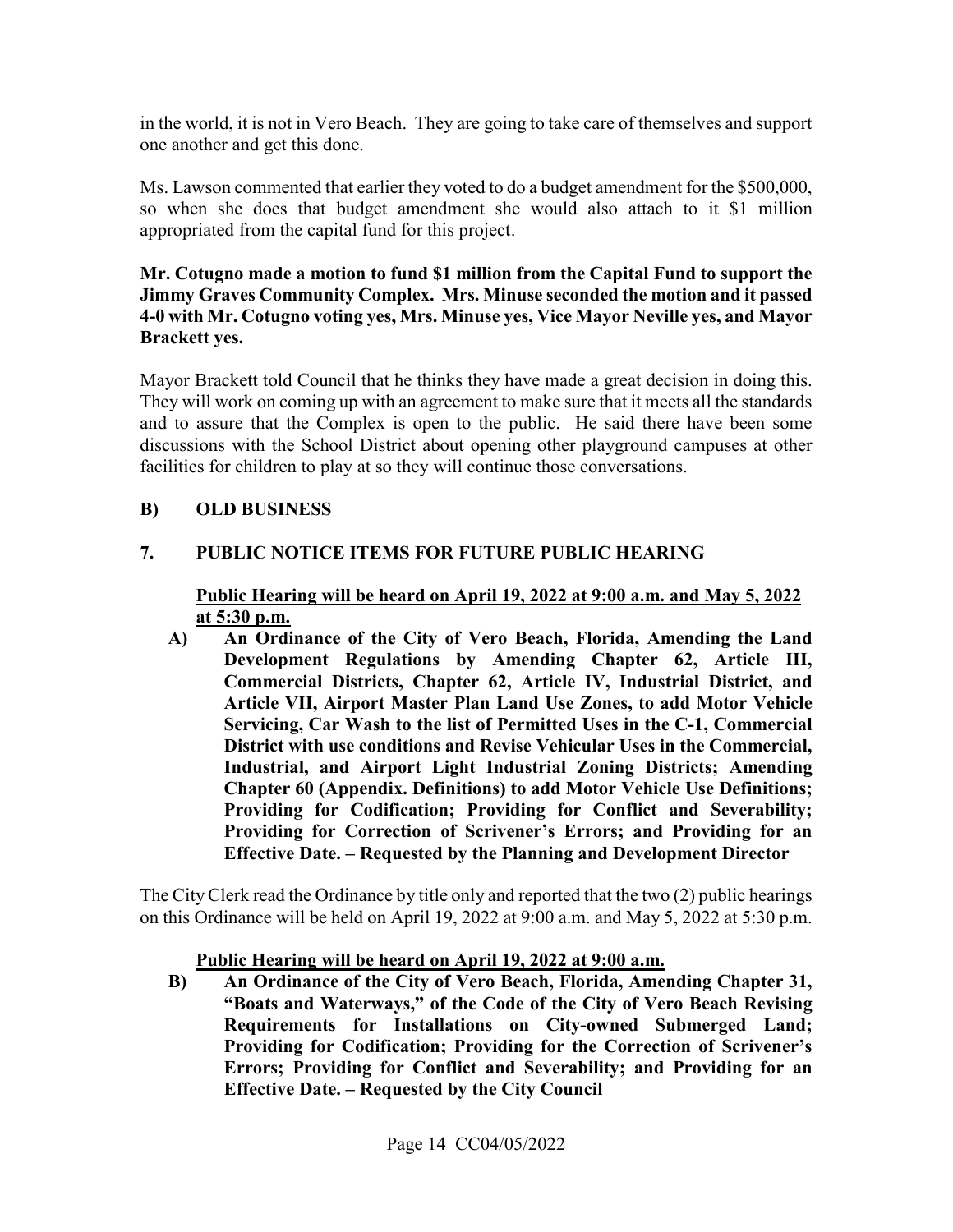This Ordinance was pulled off of the agenda.

# **8. CITY CLERK MATTERS**

## **A) Continuation of Lien Reduction Request – 1413 25th Avenue**

 there were no other liens on the property. He would recommend approving the agreement regarding reduction and release and satisfaction of code enforcement liens (attached to the following the order of distribution of the proceeds from the sale of the property and the abatement liens. Mr. Turner commented that this was a continuation of the lien reduction request that they discussed at the last Council meeting. He conducted a title search and was satisfied that original minutes). The agreement states that the City has liens associated with three (3) Code Enforcement case numbers and two abatement actions. The parties agree to City would be entitled to the payment of its nuisance abatement liens including \$150.00 for the title report; payment of the outstanding mortgage balance to receive a release and satisfaction, normal and customary closing costs, including real estate commission, court costs and attorney's fees not to exceed \$5,000, payment of the balance owed to the City for the remaining code enforcement liens, balance to the sellers. The City agrees to execute a full release and satisfaction for all its liens as long as it receives payment for the nuisance

Mayor Brackett asked if they had come up with a listing price for the property yet.

abatement liens.<br>Mayor Brackett asked if they had come up with a listing price for the property yet.<br>Mr. George Glenn, Attorney representing Ms. Beth Ann Reighard, said not yet. He thanked in the neighborhood is interested in purchasing the property. staff for all their hard work in handling this matter. He said they need to get the property sold and fixed up and any money left over will go back to the City. He said someone living

Mayor Brackett said the property will move quickly if the price is too low.

#### **Vice Mayor Neville made a motion to approve the Agreement regarding reduction and release and Satisfaction of Code Enforcement Liens. Mrs. Minuse seconded the motion.**

Mr. Joseph Guffanti asked how much the fines were.

 Mr. Turner told him that the abatement was approximately \$2,300 and the code enforcement liens amounted to approximately \$27,000.

## **The motion passed unanimously.**

## **B) Lien Reduction Request – 2512 Atlantic Blvd.**

 Mr. Charles Sullivan Jr., Attorney representing this case was at today's meeting. He said that Tim Young is his cousin and lives at 2512 Atlantic Boulevard. He said that both of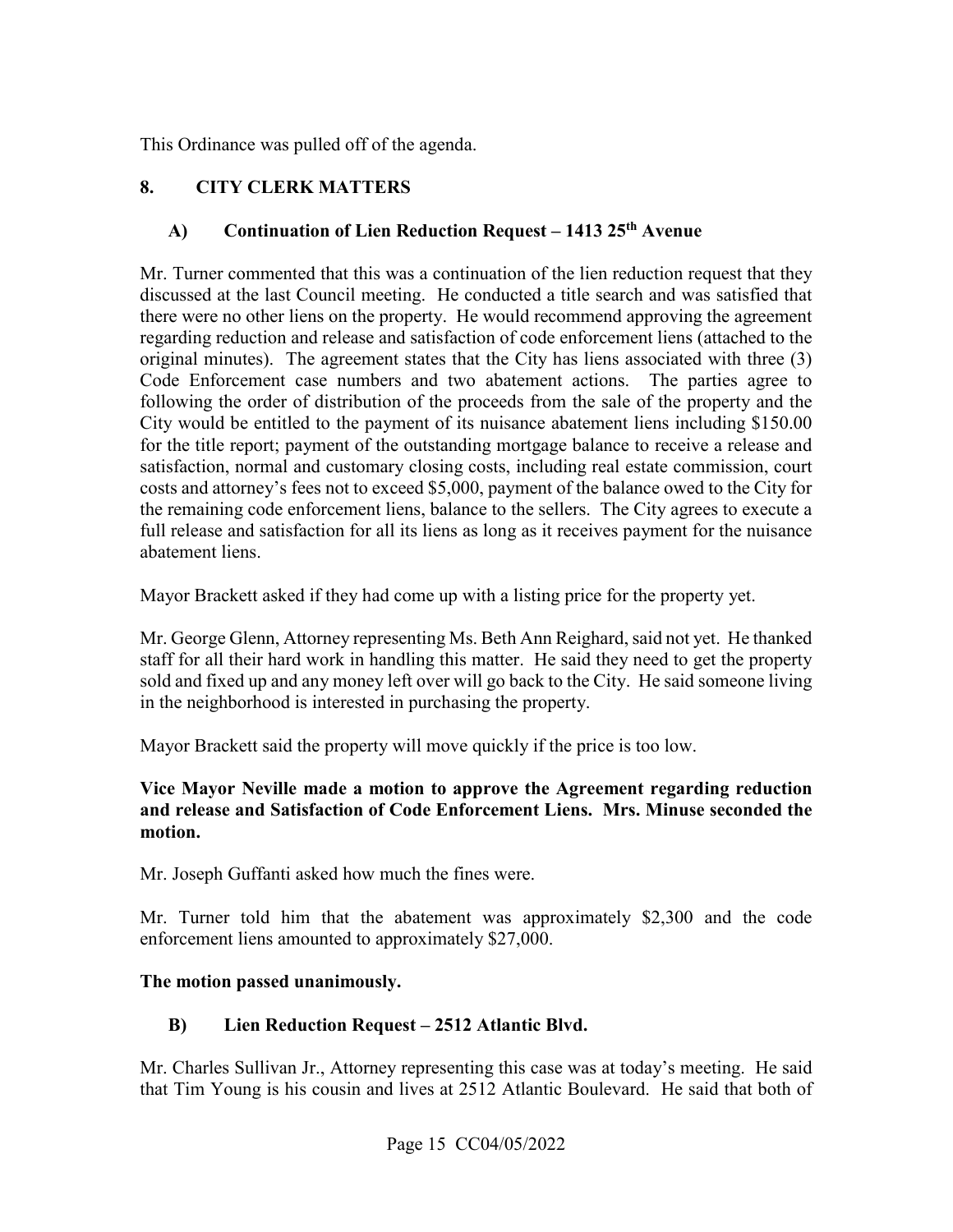Tim's parents are deceased and Tim suffers from some mental disabilities. He has a small fees, enforcement fees, and initial civil penalties. annuity, which is his income that he receives every month. He lives alone in the house. Mr. Sullivan said that he is aware that the house needs some repairs. The code action is for him to mow the lawn. Another relative used to look after Tim, but he has since passed away and that is when the lawn became un-ruling. He said someone did mow the front yard, but not the back yard and that is when it became a code violation. He said that Tim is a recluse and does not come out of the house or speak to his family. Mr. Sullivan said that he has made arrangements for the yard to be taken care of. He wanted to make it clear that this is not something that Tim did intentionally. He does not have the facilities to understand what is going on. He asked Council to accept Chief Currey's recommendation and release the code enforcement liens with a total of \$535.58 to be paid for the recording

Mr. David Currey, Chief of Police, went over the outstanding liens and said that he spoke to the Code Enforcement Officer about this case and reviewed the minutes when it was heard before the Code Enforcement Board. His recommendation was to release the code enforcement liens with a total amount of \$535.58 to be paid for the recording fees, enforcement fees, and initial civil penalties.

Mayor Brackett disclosed that he was friends with Mr. Sullivan. He asked if he would be taking care of the yard on a regular basis.

Mr. Sullivan said that he has hired someone to do that.

open his door, which he would not, but she is still willing to mow his lawn if she needs to. Mrs. Linda Hillman commented that she is a member on the Code Enforcement Board and the Board voted 5-0 to reduce the fines. She said that she and another Board member offered to personally go over and mow the grass. She tried several times to get Tim to

Mr. Joseph Guffanti said that he did not know the person involved with this case, but he did know Mr. Sullivan as an acquaintance, but not a friend. He wanted to address the issue in general. He didn't understand how a fine could accumulate to \$99,000 for not mowing the grass. He said that is totally absurd. He wanted to know who complained about this and who was offended to the point of having this fine accrue to \$99,000. It was absurd for them to engage in this kind of garbage.

 **recommended by Chief Currey. Mr. Cotugno seconded the motion and it passed**  unanimously. **Vice Mayor Neville made a motion to approve the fine reduction of \$535.58 that was** 

## **unanimously. C) Appointments to Commission/Boards**

The Clerk was instructed to set up an interview session with the applicants applying to be on the Airport Commission once the revised Ordinance has passed.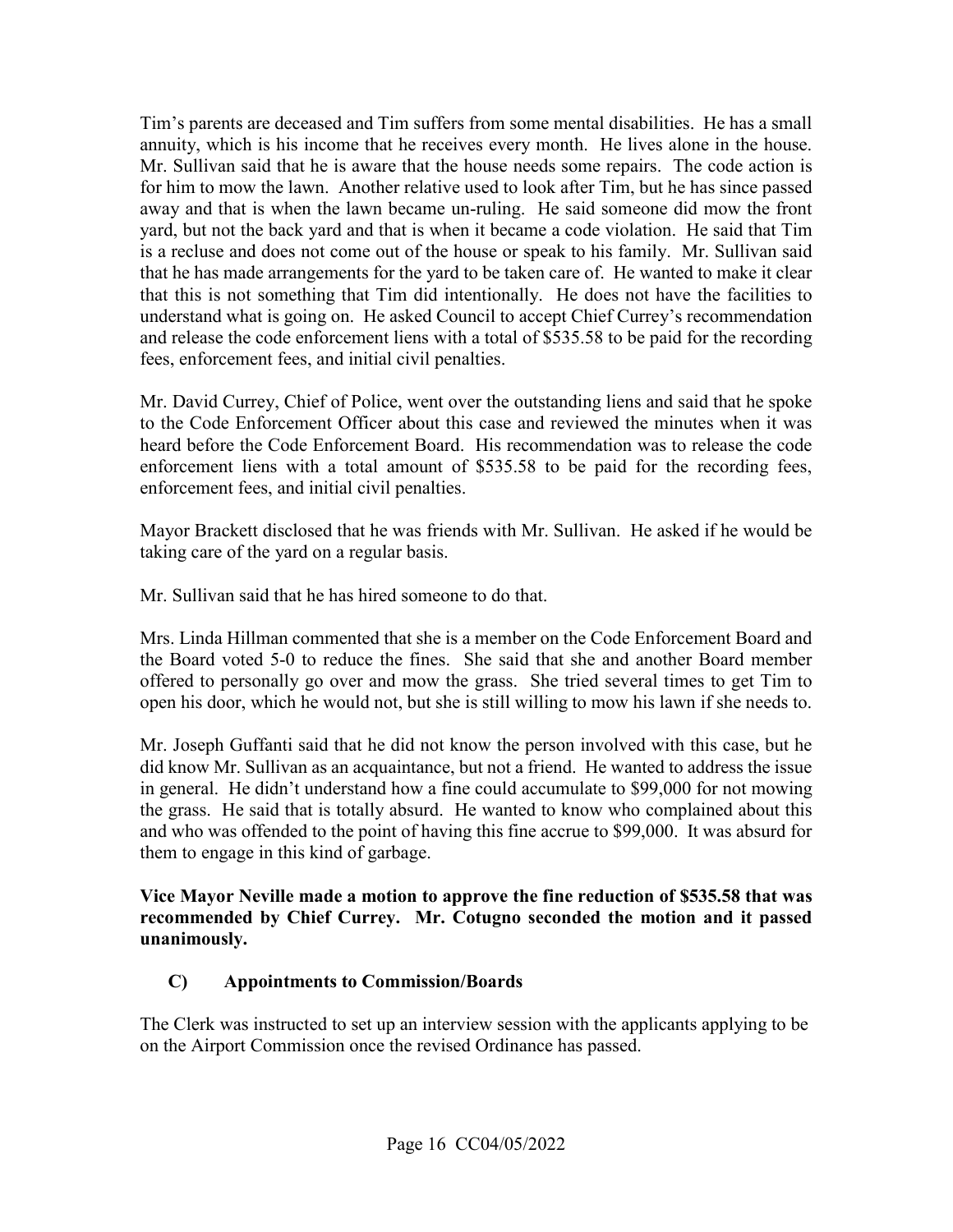Council accepted the resignation of Ms. Debby Avery from the Historic Preservation Commission.

#### **Mrs. Minuse made a motion to appoint Mr. Taylor Dingle to the Historic Preservation Commission. Mr. Cotugno seconded the motion and it passed unanimously.**

On the Marine Commission there is one (1) alternate position open. There are two (2) applicants applying to be on the Marine Commission. They are Mr. John Millward and Mr. John Chianis.

 **Mrs. Minuse made a motion to appoint Mr. John Chianis as the alternate member to the Marine Commission. Vice Mayor Neville seconded the motion and it passed unanimously.** 

- $\mathbf{9}$ .  (Staff/Consultant special reports and information items) **9. CITY MANAGER MATTERS** (include amount of expense)
	- **and Eligible Expenditures (\$2,562,386) Requested by the Finance A) Discussion of American Rescue Plan Act (ARPA) Coronavirus State and Local Fiscal Recovery Funds (CSLFRF) Treasury Department Final Rule Director**

This item was heard earlier in the meeting.

## **Add on Item – Meeting with Representatives from the Dog Park**

 were. He reported that after they met with Mr. Bob Joy, Ms. Jill Jones, and Mrs. Penny some things being said that were not factual, like the dry storage area was going to impact City had proposed doing. They were more concerned about going down the south shore that happened it would be in the final phases of the Marina refurbishment. The dry storage building is the first phase that they are looking at and then the refurbishing of the Marina and then the next phase would be the boat basin. They were all relieved to hear that. He Mr. Falls reported that he and the Mayor met with some of the Dog Park administration who were concerned about the Marina development to let them know what the actual plans Chandler they were all relieved with the information provided to them. He said there were their property. The City cleared that up right away and they were not opposed to what the line that could possibly impact their parking and roadway. He told them if anything like said the Marina plans should be in this week and he will call the Council and invite them to his office individually to go over the plans with him.

 Mayor Brackett added that the Dog Park Administration were going to communicate to He said they were very supportive of the project when they left the meeting. their members that the first three (3) phases of the project will not impact the Dog Park.

 In 1980 there were 60,000 people in Indian River County and 17,000 people in Vero Beach. Mr. Falls pointed out the growth they have experienced in their community is phenomenal.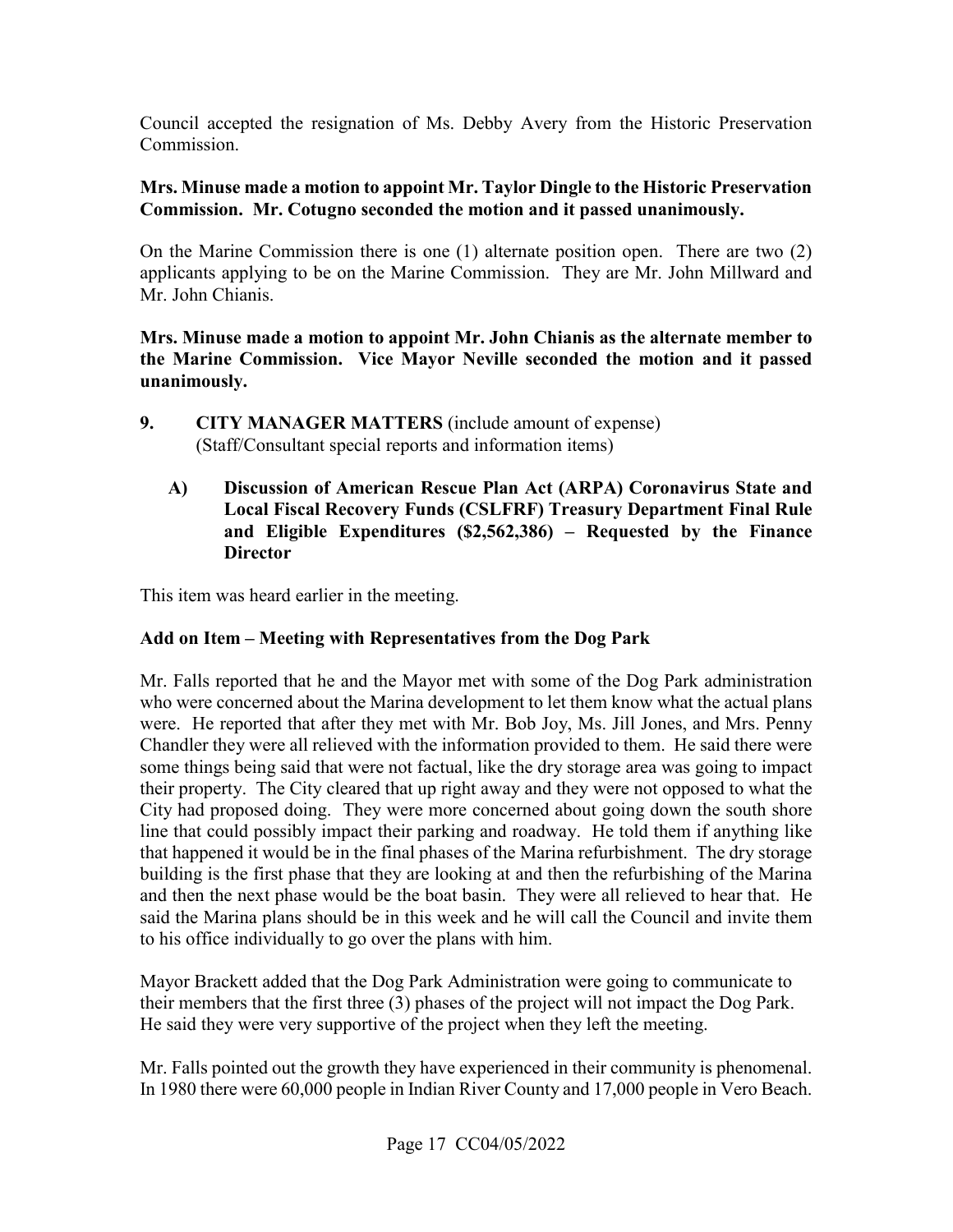they are concerned about growth and he wants everyone to know that growth is occurring commercial areas of the County. They are bringing these issues up at the MPO to see what can be done to help the City. Then in 2020 there were 165,000 people in Indian River County and Vero Beach stayed with the same population. The projections for 2030 are 225,000 in Indian River County and possibly 20,000 people in Vero Beach. He understands when people comment that outside the City limits and the City is impacted by it because they contain some of the core

 now and it is just going to get worse. He said they don't have a plan and don't know how to fix this. He said what brought everyone here to begin with was the access of the beach. Vice Mayor Neville commented that people that are interested in the management and growth of their community should be attending or viewing these different MPO meetings. He said there will be a point when people won't want to go to the beach anymore because it will be so crowded and hard to get to. He said they are seeing a lot of traffic on the bridge

# **10. CITY ATTORNEY MATTERS**

# **A) Discussion of Councilmembers attending Advisory Commission Meetings**

 Councilmembers at Advisory Commission meetings and if Councilmembers are going to meeting. He said if one (1) of the Councilmembers wants to address the Committee and meeting. They should also consider the position of the Advisory Committee member who Mr. Turner commented that there have been some discussions about the attendance of City address the Advisory Commission meetings is it proper. He has done some research and said if Council does have questions, please ask the City Attorney's office. Generally speaking from some old Attorney General advisory opinions they recognize that the Councilmember has a right to attend these meetings in progress. He said if more than one (1) Councilmember is going to attend the Advisory Commission meeting the Attorney General said if they know this in advance that it could be published on the Advisory Committee notice that there will be more than one (1) Councilmember attending the there is another Councilmember present then generally speaking as long as the other Councilmember does not participate in the discussion that is recognized as not a violation of the Sunshine Law. They do recommend that if it is a public hearing being held before the Advisory Commission that the Councilmember may want to refrain from attending the is sitting there to make a decision and the Councilmember is sitting in the audience on an issue that will be coming before them. He urged Council to call him anytime if they have questions about this.

 they have heard in the community and she thought the way to work that out is have the Advisory Commissions receive minutes of the City Council meetings to make sure that Mrs. Minuse commented that she enjoys attending the Advisory Committee meetings because she learns so much. The one thought she did have is sometimes the Commissions don't have the information they need or it might be misinformation from something that they have the correct information. The City Clerk's office could disseminate this information.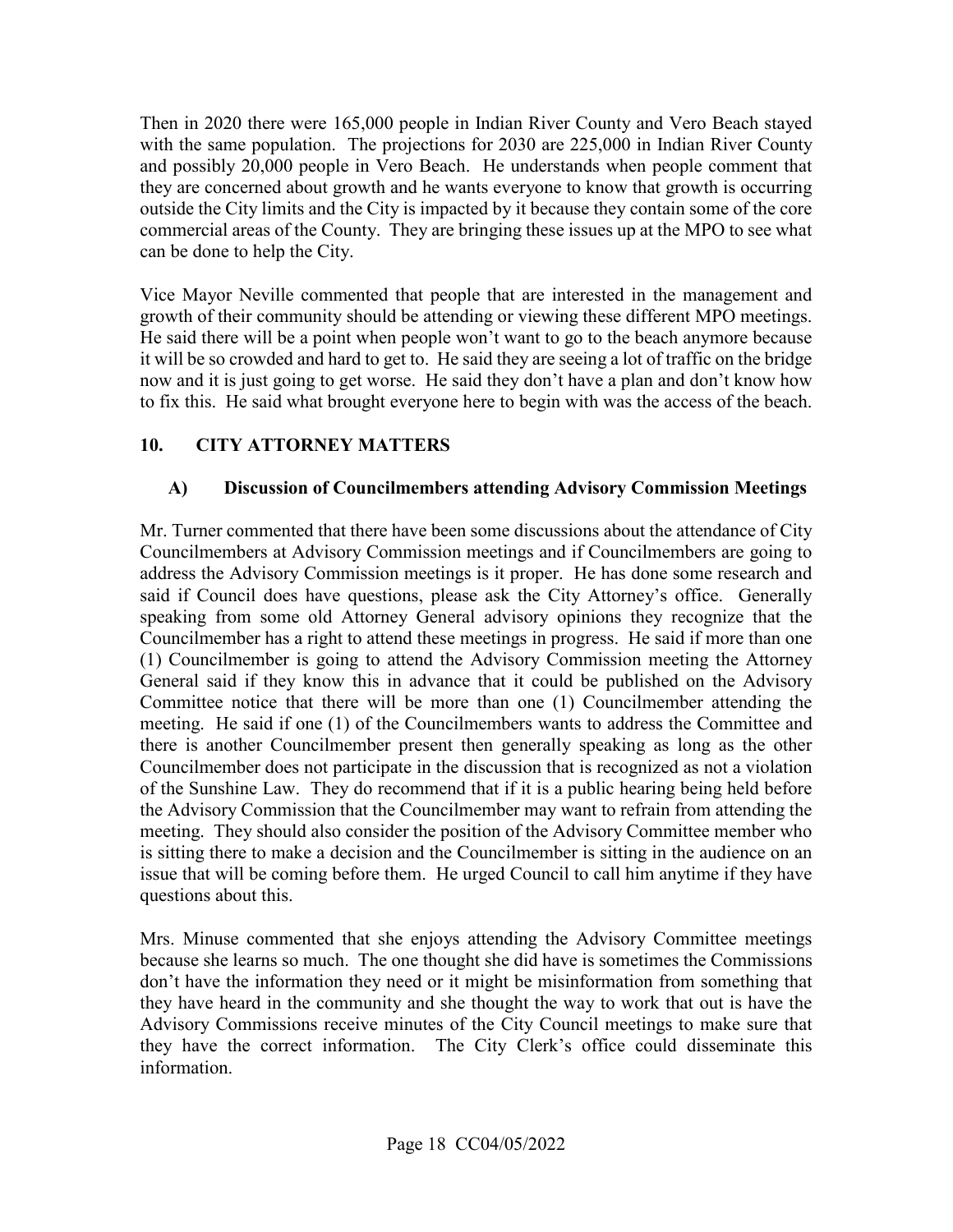# **11. COUNCILMEMBER MATTERS**

## **A. Mayor Brackett's Matters**

#### **Sponsored presentation items by the public (10-minute time limit)**

 space unless they have a parking permit. He said they have a parking problem in that area have a permit. He was happy that the City chose not to go that route when talking about Mayor Brackett commented that he vacationed in Tampa last weekend and took a trip to St. Pete where they issue parking permits to buildings and no one is allowed to park in the and it is hard to see parking spaces available and not being used because someone does not parking on the barrier island. He expressed that he enjoyed the annual Lincoln Dinner and Government DeSantis attended the event.

# **B. Vice Mayor Neville's Matters**

#### **Sponsored presentation items by the public (10-minute time limit)**

 program put on by Senior Resources. He said anyone wanting to volunteer could do it Festival was this year. H attended a webinar organized by Representative Posey where he it. He went over many of the scheduled MPO meetings that will be occurring so that the public is aware of them. Vice Mayor Neville reported that he did Meals on Wheels in Sebastain and it is a wonderful every week or once a month. He said that the Senior Resources would work with their schedule. He reported that he recently attended the Community Church and heard some fabulous music performed by the finest orchestra in the world who have decided that they would like to serve this community. They will be working with the Community Church and providing at least two (2) concerts a year. He commented on what a success Hibiscus was talking about flood insurance and the difficulty that some people are having in getting

## **C. Councilmember Minuse's Matters**

 only three (3) people in the orchestra and the beautiful performance that they gave. She performance this year and then again next year. Mrs. Minuse commented that she also attended the Lincoln Center Chamber Music Society performance at the Community Church, which was great. She was amazed that there were knows that people are excited to know that they will be coming back for another

## **D. Councilmember McCabe's Matters**

## **E. Councilmember Cotugno's Matters**

#### **Sponsored presentation items by the public (10-minute time limit)**

Mr. Cotugno reported that he also did Meals on Wheels and attended the Lincoln Center Chamber Music Society performance. He reminded everyone that the Easter egg hunt will